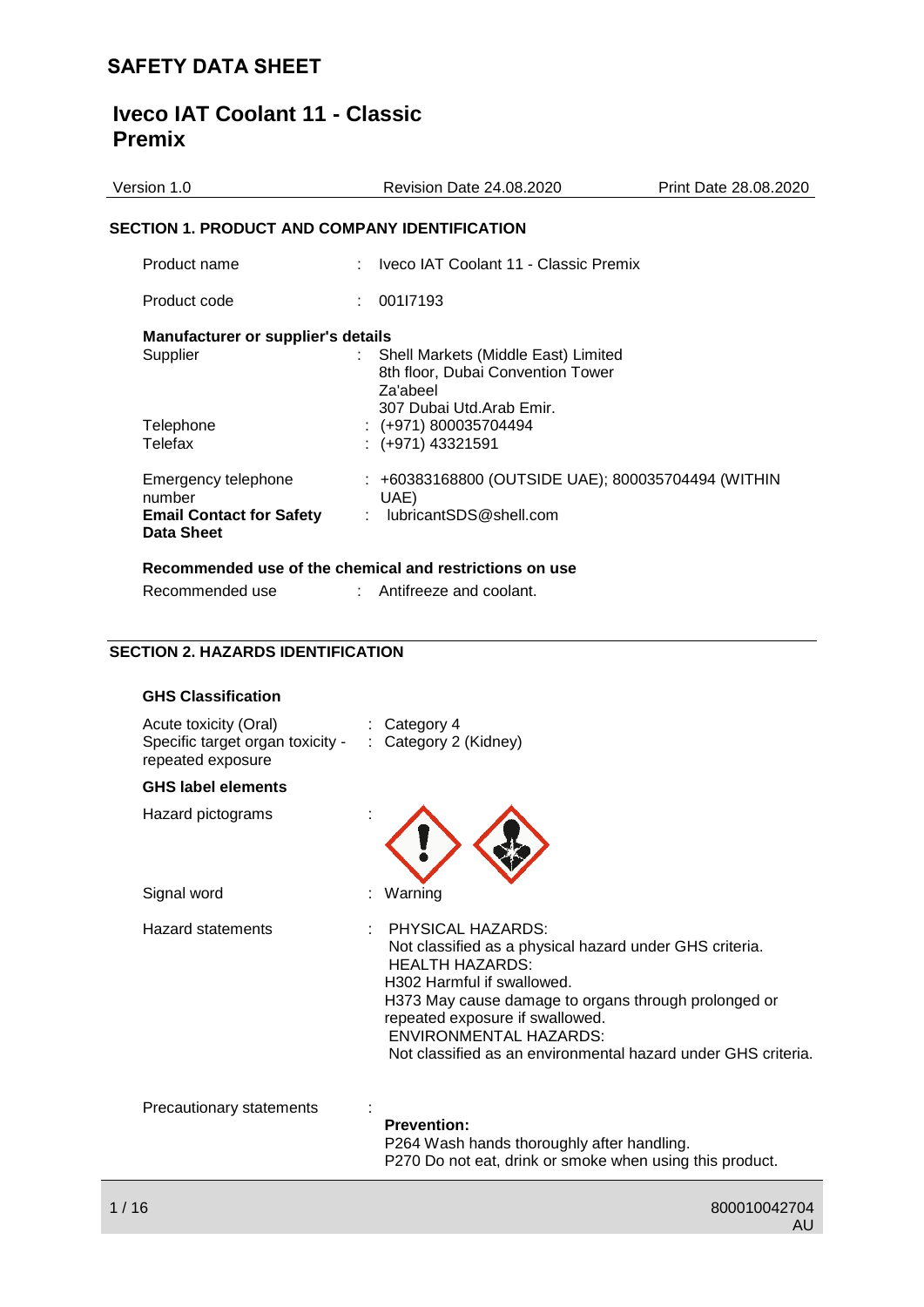Version 1.0 Revision Date 24.08.2020 Print Date 28.08.2020

#### **Response:**

P301 + P312 IF SWALLOWED: Call a POISON CENTER/doctor if you feel unwell. P330 Rinse mouth.

#### **Storage:**

No precautionary phrases.

#### **Disposal:**

P501 Dispose of contents/ container to an approved waste disposal plant.

Hazardous components which must be listed on the label: Contains ethanediol. Contains bittering agent.

### **Other hazards which do not result in classification**

Intentional abuse, misuse or other massive exposure may cause multiple organ damage and or death.

### **SECTION 3. COMPOSITION/INFORMATION ON INGREDIENTS**

Substance / Mixture : Mixture

Chemical nature : Mixture of ethylene glycol, water and additives.

#### Hazardous components

| Chemical name        | CAS-No.        | Classification    | Concentration (% |
|----------------------|----------------|-------------------|------------------|
|                      |                |                   | W/W              |
| Ethanediol           | $107 - 21 - 1$ | Acute Tox.4; H302 | $40 - 60$        |
|                      |                | STOT RE2; H373    |                  |
| disodium tetraborate | 12179-04-3     | Repr.1B; H360FD   | $0.1 - 0.9$      |
| pentahydrate         |                | Acute Tox.5; H303 |                  |
|                      |                | Eye Irrit.2; H319 |                  |
| Sodium nitrite       | 7632-00-0      | Ox. Sol.2; H272   | $0.1 - 0.24$     |
|                      |                | Acute Tox.3; H301 |                  |
|                      |                | Aquatic Acute1;   |                  |
|                      |                | H400              |                  |
|                      |                | Eye Irrit.2; H319 |                  |

For explanation of abbreviations see section 16.

## **SECTION 4. FIRST-AID MEASURES**

| General advice | $\pm$ DO NOT DELAY.<br>Keep victim calm. Obtain medical treatment immediately. |
|----------------|--------------------------------------------------------------------------------|
| If inhaled     | : Remove to fresh air. If rapid recovery does not occur,                       |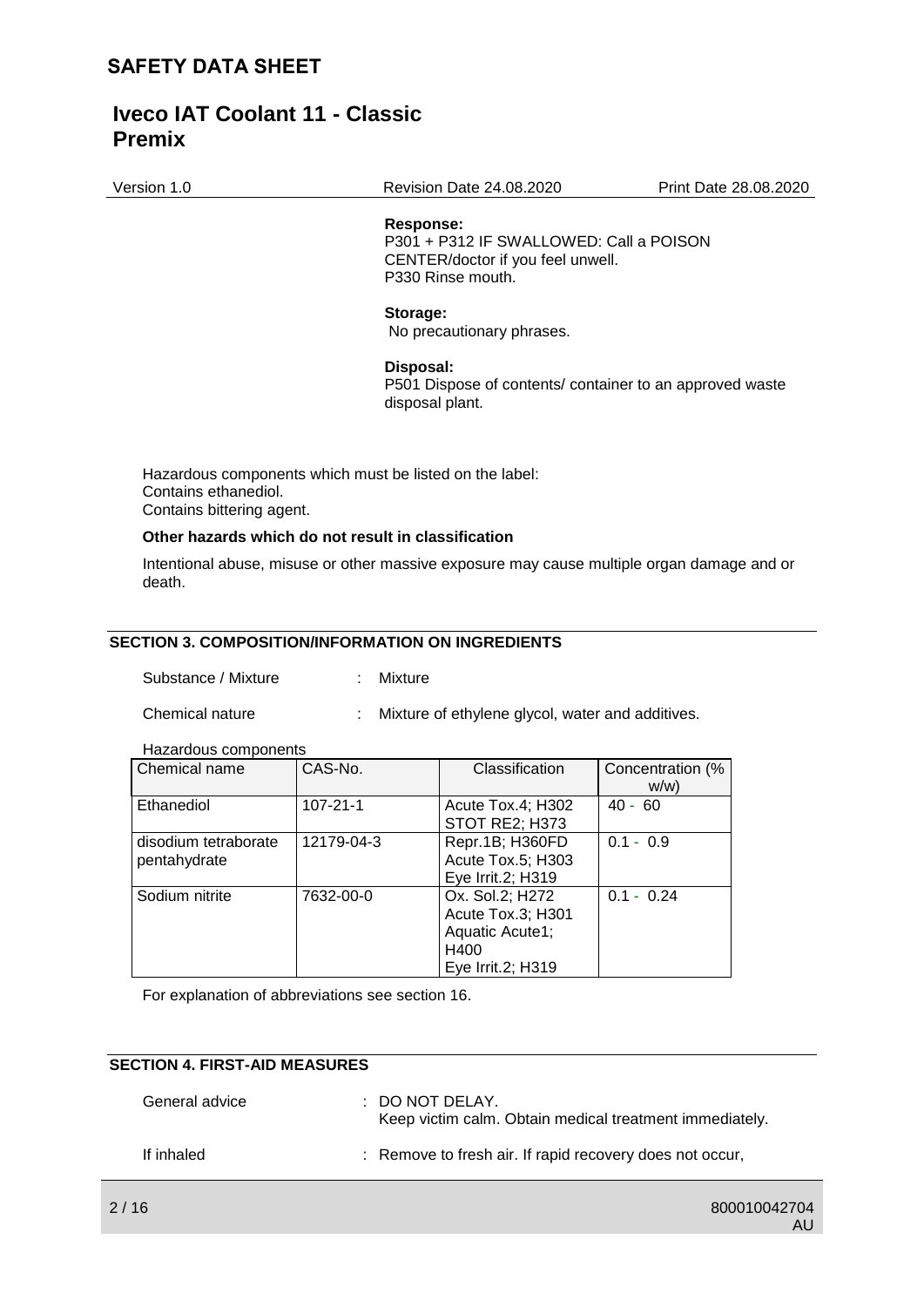# **Iveco IAT Coolant 11 - Classic Premix**

| Version 1.0                                                       | Revision Date 24.08.2020                                                                                                                                                                                                                                                                                                                                                                                                                                                                                                                                                                                                                                                                                                                                                                              | Print Date 28.08.2020                                                                                                                                                                     |  |
|-------------------------------------------------------------------|-------------------------------------------------------------------------------------------------------------------------------------------------------------------------------------------------------------------------------------------------------------------------------------------------------------------------------------------------------------------------------------------------------------------------------------------------------------------------------------------------------------------------------------------------------------------------------------------------------------------------------------------------------------------------------------------------------------------------------------------------------------------------------------------------------|-------------------------------------------------------------------------------------------------------------------------------------------------------------------------------------------|--|
|                                                                   |                                                                                                                                                                                                                                                                                                                                                                                                                                                                                                                                                                                                                                                                                                                                                                                                       | transport to nearest medical facility for additional treatment.                                                                                                                           |  |
| In case of skin contact                                           | Remove contaminated clothing. Flush exposed area with<br>t<br>water and follow by washing with soap if available.<br>If persistent irritation occurs, obtain medical attention.                                                                                                                                                                                                                                                                                                                                                                                                                                                                                                                                                                                                                       |                                                                                                                                                                                           |  |
| In case of eye contact                                            | rinsing.                                                                                                                                                                                                                                                                                                                                                                                                                                                                                                                                                                                                                                                                                                                                                                                              | : Flush eye with copious quantities of water.<br>Remove contact lenses, if present and easy to do. Continue<br>If persistent irritation occurs, obtain medical attention.                 |  |
| If swallowed                                                      | DO NOT DELAY.<br>Rinse mouth.                                                                                                                                                                                                                                                                                                                                                                                                                                                                                                                                                                                                                                                                                                                                                                         | If swallowed, do not induce vomiting: transport to nearest<br>medical facility for additional treatment. If vomiting occurs<br>spontaneously, keep head below hips to prevent aspiration. |  |
| Most important symptoms<br>and effects, both acute and<br>delayed | : Kidney toxicity may be recognized by blood in the urine or<br>increased or decreased urine flow. Other signs and symptoms<br>can include nausea, vomiting, abdominal cramps, diarrhoea,<br>lumbar pain shortly after ingestion, and possibly narcosis and<br>death.<br>High concentrations may cause central nervous system<br>depression resulting in headaches, dizziness and nausea;<br>continued inhalation may result in unconsciousness and/or<br>death.                                                                                                                                                                                                                                                                                                                                      |                                                                                                                                                                                           |  |
| Protection of first-aiders                                        | incident, injury and surroundings.                                                                                                                                                                                                                                                                                                                                                                                                                                                                                                                                                                                                                                                                                                                                                                    | : When administering first aid, ensure that you are wearing the<br>appropriate personal protective equipment according to the                                                             |  |
| Notes to physician                                                | IMMEDIATE TREATMENT IS EXTREMELY IMPORTANT!<br>The preferred treatment is immediate transportation to a<br>medical facility and use of appropriate treatment including<br>possible administration of activated charcoal, gastric lavage<br>and or gastric aspiration. If none of the above are<br>immediately available and a delay of more than one hour is<br>anticipated before such medical attention can be obtained,<br>induction of vomiting may be appropriate using IPECAC syrup<br>(Contraindicated if there are any signs of CNS depression).<br>This should be considered on a case by case basis following<br>specialist advice. Specific other treatments may include<br>ethanol therapy, fomepizole, treatment of acidosis and<br>haemodialysis. Seek specialist advice without delay. |                                                                                                                                                                                           |  |

## **SECTION 5. FIRE-FIGHTING MEASURES**

| Suitable extinguishing media      | : Foam, water spray or fog. Dry chemical powder, carbon<br>dioxide, sand or earth may be used for small fires only. |
|-----------------------------------|---------------------------------------------------------------------------------------------------------------------|
| Unsuitable extinguishing<br>media | : Do not use water in a jet.                                                                                        |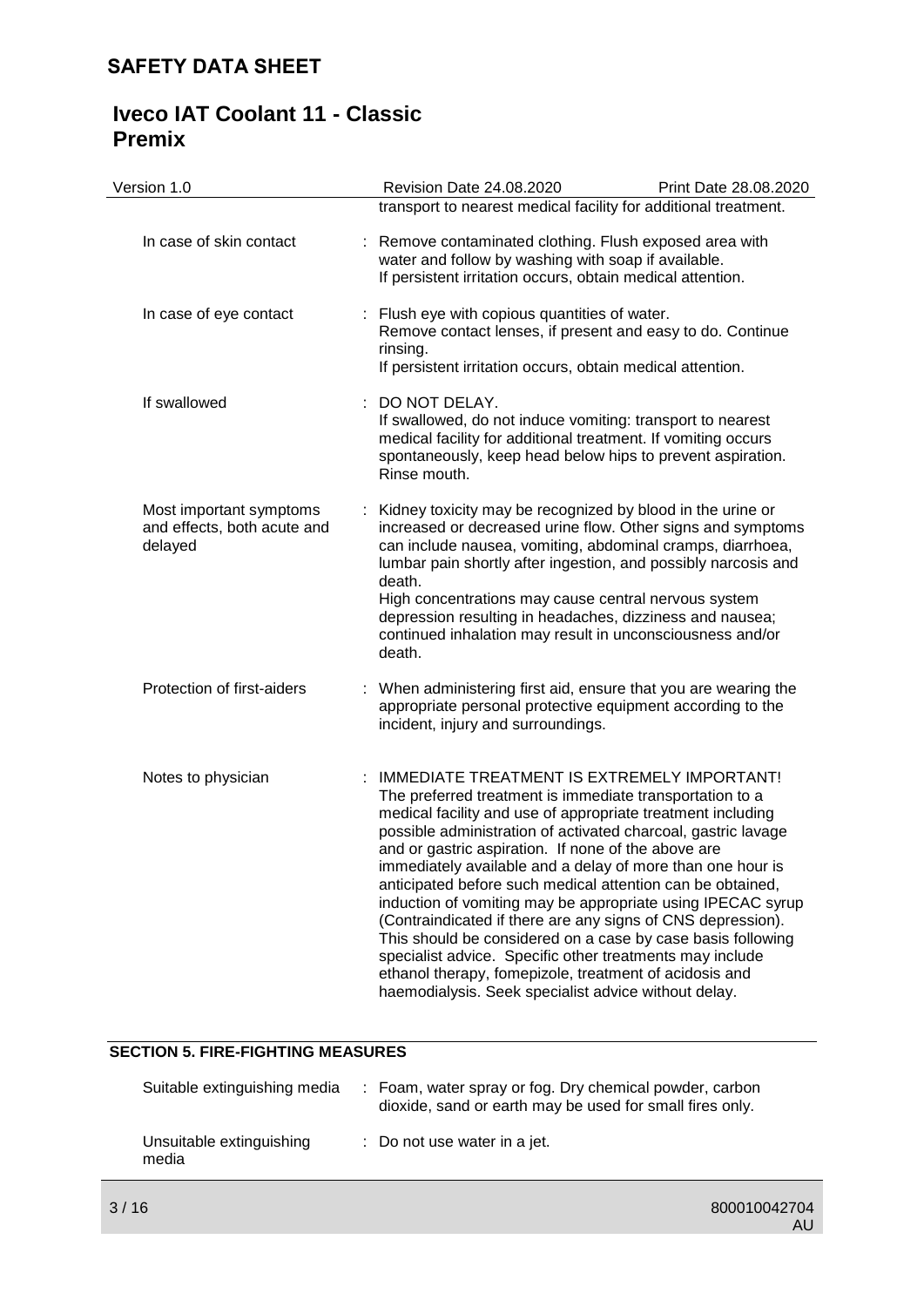| Version 1.0                                                                                                   |                                                                                                                                                                                                                                                                                                                                                                                                                                              | Revision Date 24.08.2020                                                                                                                                                                                                                                                                                                                                                | Print Date 28.08.2020 |
|---------------------------------------------------------------------------------------------------------------|----------------------------------------------------------------------------------------------------------------------------------------------------------------------------------------------------------------------------------------------------------------------------------------------------------------------------------------------------------------------------------------------------------------------------------------------|-------------------------------------------------------------------------------------------------------------------------------------------------------------------------------------------------------------------------------------------------------------------------------------------------------------------------------------------------------------------------|-----------------------|
| Specific hazards during<br>firefighting                                                                       |                                                                                                                                                                                                                                                                                                                                                                                                                                              | : Hazardous combustion products may include:<br>A complex mixture of airborne solid and liquid particulates and<br>gases (smoke).<br>Carbon monoxide may be evolved if incomplete combustion<br>occurs.<br>Unidentified organic and inorganic compounds.                                                                                                                |                       |
| Specific extinguishing<br>methods                                                                             |                                                                                                                                                                                                                                                                                                                                                                                                                                              | : Use extinguishing measures that are appropriate to local<br>circumstances and the surrounding environment.                                                                                                                                                                                                                                                            |                       |
| Special protective equipment<br>for firefighters                                                              |                                                                                                                                                                                                                                                                                                                                                                                                                                              | Proper protective equipment including chemical resistant<br>gloves are to be worn; chemical resistant suit is indicated if<br>large contact with spilled product is expected. Self-Contained<br>Breathing Apparatus must be worn when approaching a fire in<br>a confined space. Select fire fighter's clothing approved to<br>relevant Standards (e.g. Europe: EN469). |                       |
| Hazchem Code                                                                                                  |                                                                                                                                                                                                                                                                                                                                                                                                                                              | $:$ NONE                                                                                                                                                                                                                                                                                                                                                                |                       |
| <b>SECTION 6. ACCIDENTAL RELEASE MEASURES</b>                                                                 |                                                                                                                                                                                                                                                                                                                                                                                                                                              |                                                                                                                                                                                                                                                                                                                                                                         |                       |
| Personal precautions,<br>protective equipment and<br>emergency procedures<br><b>Environmental precautions</b> |                                                                                                                                                                                                                                                                                                                                                                                                                                              | : Avoid contact with skin and eyes.<br>: Local authorities should be advised if significant spillages<br>cannot be contained.                                                                                                                                                                                                                                           |                       |
| Methods and materials for<br>containment and cleaning up                                                      | For large liquid spills (> 1 drum), transfer by mechanical<br>means such as vacuum truck to a salvage tank for recovery or<br>safe disposal. Do not flush away residues with water. Retain<br>as contaminated waste. Allow residues to evaporate or soak<br>up with an appropriate absorbent material and dispose of<br>safely. Remove contaminated soil and dispose of safely<br>For small liquid spills (< 1 drum), transfer by mechanical |                                                                                                                                                                                                                                                                                                                                                                         |                       |
|                                                                                                               |                                                                                                                                                                                                                                                                                                                                                                                                                                              | means to a labeled, sealable container for product recovery or<br>safe disposal. Allow residues to evaporate or soak up with an<br>appropriate absorbent material and dispose of safely. Remove<br>contaminated soil and dispose of safely.                                                                                                                             |                       |
| Additional advice                                                                                             |                                                                                                                                                                                                                                                                                                                                                                                                                                              | : For guidance on selection of personal protective equipment<br>see Section 8 of this Safety Data Sheet.<br>For guidance on disposal of spilled material see Section 13 of<br>this Safety Data Sheet.                                                                                                                                                                   |                       |
|                                                                                                               |                                                                                                                                                                                                                                                                                                                                                                                                                                              | Local authorities should be advised if significant spillages<br>cannot be contained.                                                                                                                                                                                                                                                                                    |                       |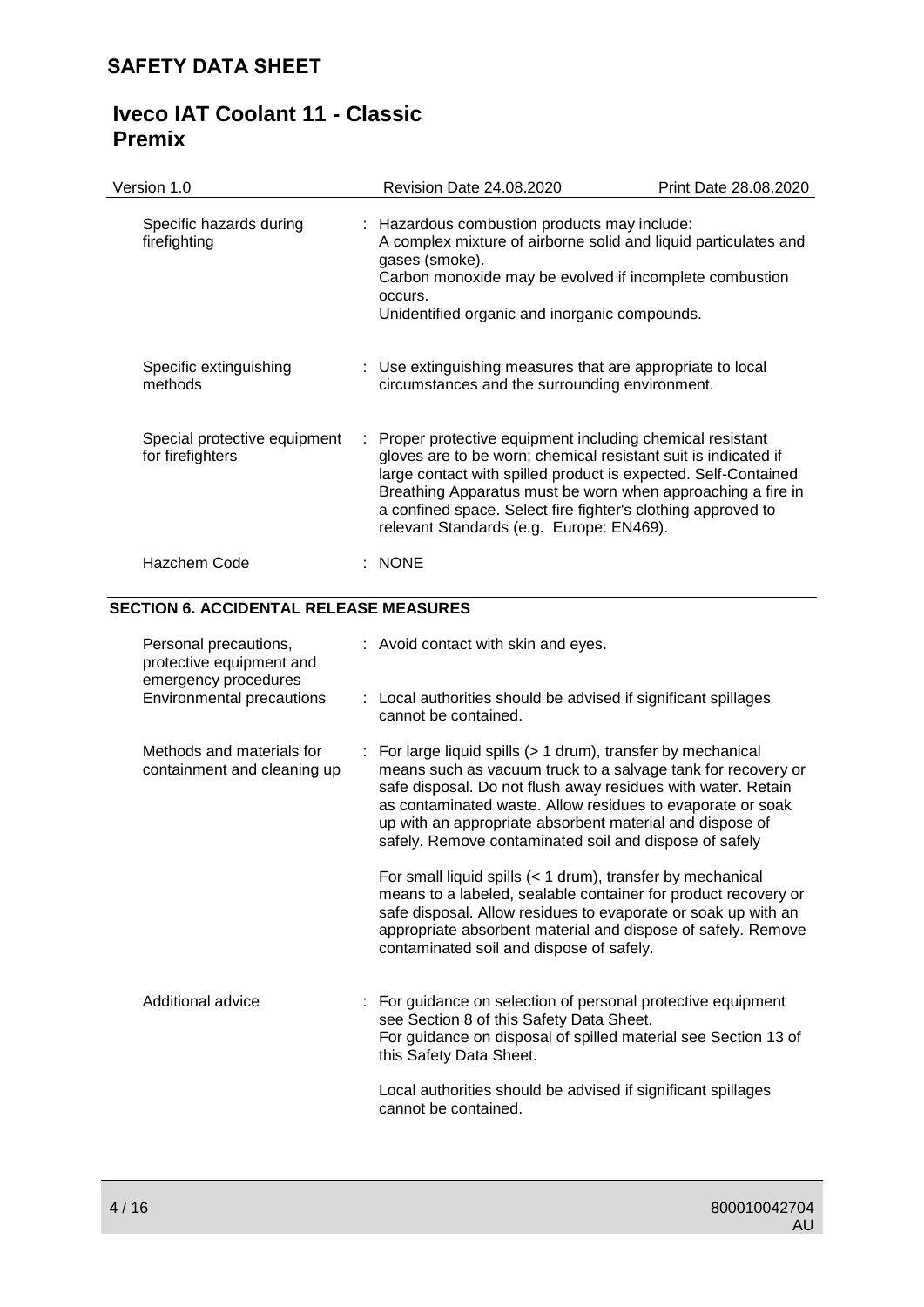# **Iveco IAT Coolant 11 - Classic Premix**

| Version 1.0                            | Revision Date 24.08.2020                                                                                                                                                                                                                                                                                    | Print Date 28.08.2020 |  |  |  |
|----------------------------------------|-------------------------------------------------------------------------------------------------------------------------------------------------------------------------------------------------------------------------------------------------------------------------------------------------------------|-----------------------|--|--|--|
| <b>SECTION 7. HANDLING AND STORAGE</b> |                                                                                                                                                                                                                                                                                                             |                       |  |  |  |
| <b>General Precautions</b>             | : Use local exhaust ventilation if there is risk of inhalation of<br>vapours, mists or aerosols.<br>Use the information in this data sheet as input to a risk<br>assessment of local circumstances to help determine<br>appropriate controls for safe handling, storage and disposal of<br>this material.   |                       |  |  |  |
| Advice on safe handling                | : Avoid prolonged or repeated contact with skin.<br>Avoid inhaling vapour and/or mists.<br>When handling product in drums, safety footwear should be<br>worn and proper handling equipment should be used.<br>Properly dispose of any contaminated rags or cleaning<br>materials in order to prevent fires. |                       |  |  |  |
| Avoidance of contact                   | : Strong oxidising agents.                                                                                                                                                                                                                                                                                  |                       |  |  |  |
| <b>Storage</b>                         |                                                                                                                                                                                                                                                                                                             |                       |  |  |  |
| Other data                             | : Keep container tightly closed and in a cool, well-ventilated<br>place.<br>Use properly labeled and closable containers.<br>Store at ambient temperature.                                                                                                                                                  |                       |  |  |  |
| Packaging material                     | : Suitable material: For containers or container linings, use mild<br>steel or high density polyethylene.<br>Unsuitable material: Zinc., Avoid contact with galvanized<br>materials.                                                                                                                        |                       |  |  |  |
| <b>Container Advice</b>                | : Polyethylene containers should not be exposed to high<br>temperatures because of possible risk of distortion.                                                                                                                                                                                             |                       |  |  |  |

## **SECTION 8. EXPOSURE CONTROLS AND PERSONAL PROTECTION**

## **Components with workplace control parameters**

| Components | CAS-No.                              | Value type                           | Control       | <b>Basis</b> |
|------------|--------------------------------------|--------------------------------------|---------------|--------------|
|            |                                      | (Form of                             | parameters /  |              |
|            |                                      | exposure)                            | Permissible   |              |
|            |                                      |                                      | concentration |              |
| Ethanediol | $107 - 21 - 1$                       | <b>TWA</b>                           | 10 mg/m3      | AU OEL       |
|            |                                      | (particulate)                        |               |              |
|            |                                      | Further information: Skin absorption |               |              |
| Ethanediol |                                      | <b>TWA</b>                           | 20 ppm        | AU OEL       |
|            |                                      | (Vapour)                             | 52 mg/m3      |              |
|            | Further information: Skin absorption |                                      |               |              |
| Ethanediol |                                      | <b>STEL</b>                          | 40 ppm        | AU OEL       |
|            |                                      | (Vapour)                             | 104 mg/m3     |              |
|            | Further information: Skin absorption |                                      |               |              |
| Ethanediol | $107 - 21 - 1$                       | <b>TWA</b>                           | 25 ppm        | <b>ACGIH</b> |
|            |                                      | (Vapour)                             |               |              |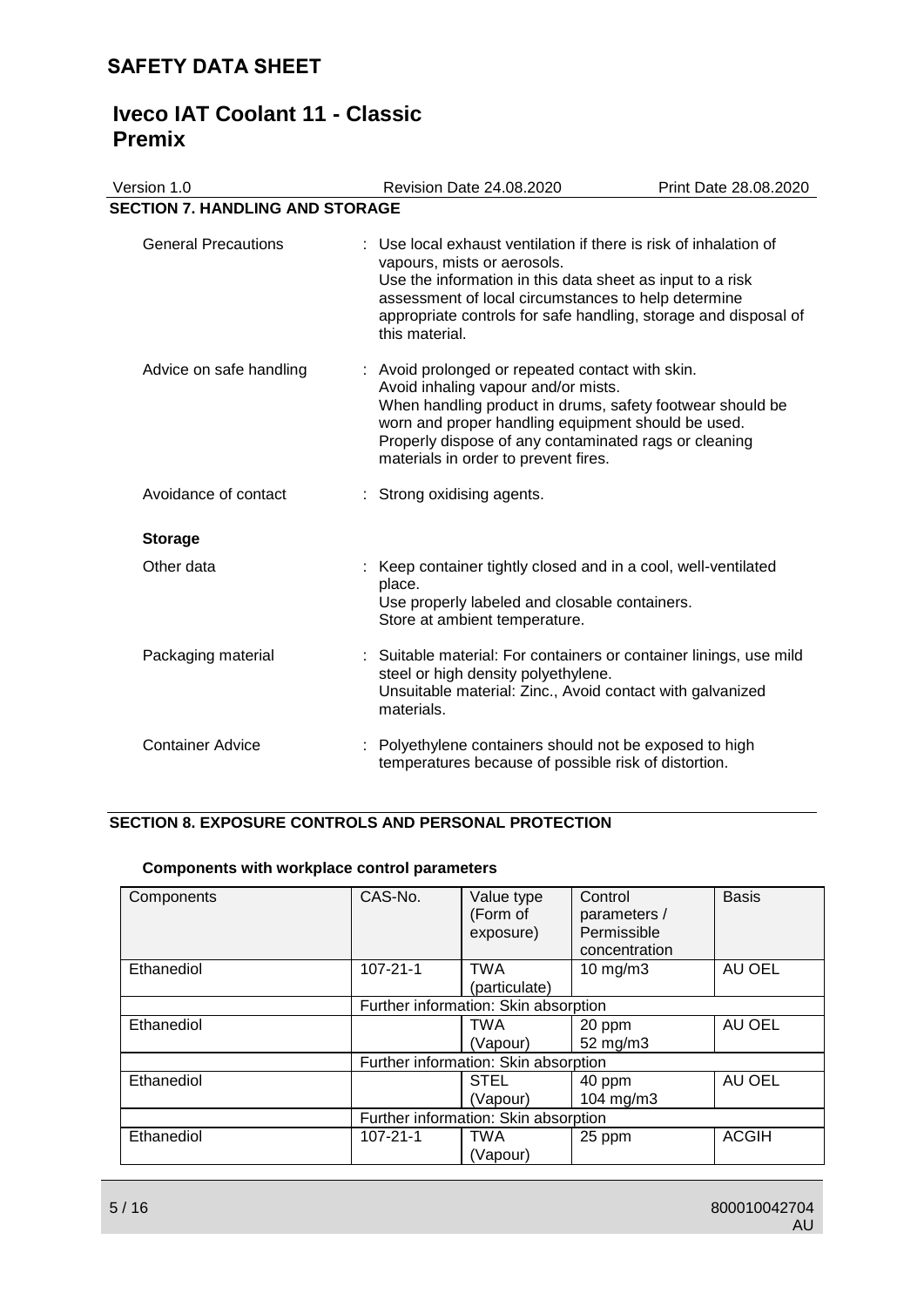## **Iveco IAT Coolant 11 - Classic Premix**

| Version 1.0 | <b>Revision Date 24.08.2020</b> |             | Print Date 28.08.2020 |
|-------------|---------------------------------|-------------|-----------------------|
| Ethanediol  | <b>STEL</b>                     | 50 ppm      | <b>ACGIH</b>          |
|             | (Vapour)                        |             |                       |
| Ethanediol  | <b>STEL</b>                     | 10 mg/m $3$ | <b>ACGIH</b>          |
|             | (Inhalable)                     |             |                       |
|             | fraction,                       |             |                       |
|             | Aerosol only)                   |             |                       |

### **Biological occupational exposure limits**

No biological limit allocated.

### **Monitoring Methods**

Monitoring of the concentration of substances in the breathing zone of workers or in the general workplace may be required to confirm compliance with an OEL and adequacy of exposure controls. For some substances biological monitoring may also be appropriate. Validated exposure measurement methods should be applied by a competent person and samples analysed by an accredited laboratory.

Examples of sources of recommended exposure measurement methods are given below or contact the supplier. Further national methods may be available.

National Institute of Occupational Safety and Health (NIOSH), USA: Manual of Analytical Methods http://www.cdc.gov/niosh/

Occupational Safety and Health Administration (OSHA), USA: Sampling and Analytical Methods http://www.osha.gov/

Health and Safety Executive (HSE), UK: Methods for the Determination of Hazardous Substances http://www.hse.gov.uk/

Institut für Arbeitsschutz Deutschen Gesetzlichen Unfallversicherung (IFA) , Germany http://www.dguv.de/inhalt/index.jsp

L'Institut National de Recherche et de Securité, (INRS), France http://www.inrs.fr/accueil

| <b>Engineering measures</b> | : The level of protection and types of controls necessary will<br>vary depending upon potential exposure conditions. Select<br>controls based on a risk assessment of local circumstances.<br>Appropriate measures include:<br>Adequate ventilation to control airborne concentrations.<br>Where material is heated, sprayed or mist formed, there is<br>greater potential for airborne concentrations to be generated.                                                 |
|-----------------------------|-------------------------------------------------------------------------------------------------------------------------------------------------------------------------------------------------------------------------------------------------------------------------------------------------------------------------------------------------------------------------------------------------------------------------------------------------------------------------|
|                             | General Information:<br>Define procedures for safe handling and maintenance of<br>controls.<br>Educate and train workers in the hazards and control<br>measures relevant to normal activities associated with this<br>product.<br>Ensure appropriate selection, testing and maintenance of<br>equipment used to control exposure, e.g. personal protective<br>equipment, local exhaust ventilation.<br>Drain down system prior to equipment break-in or<br>maintenance. |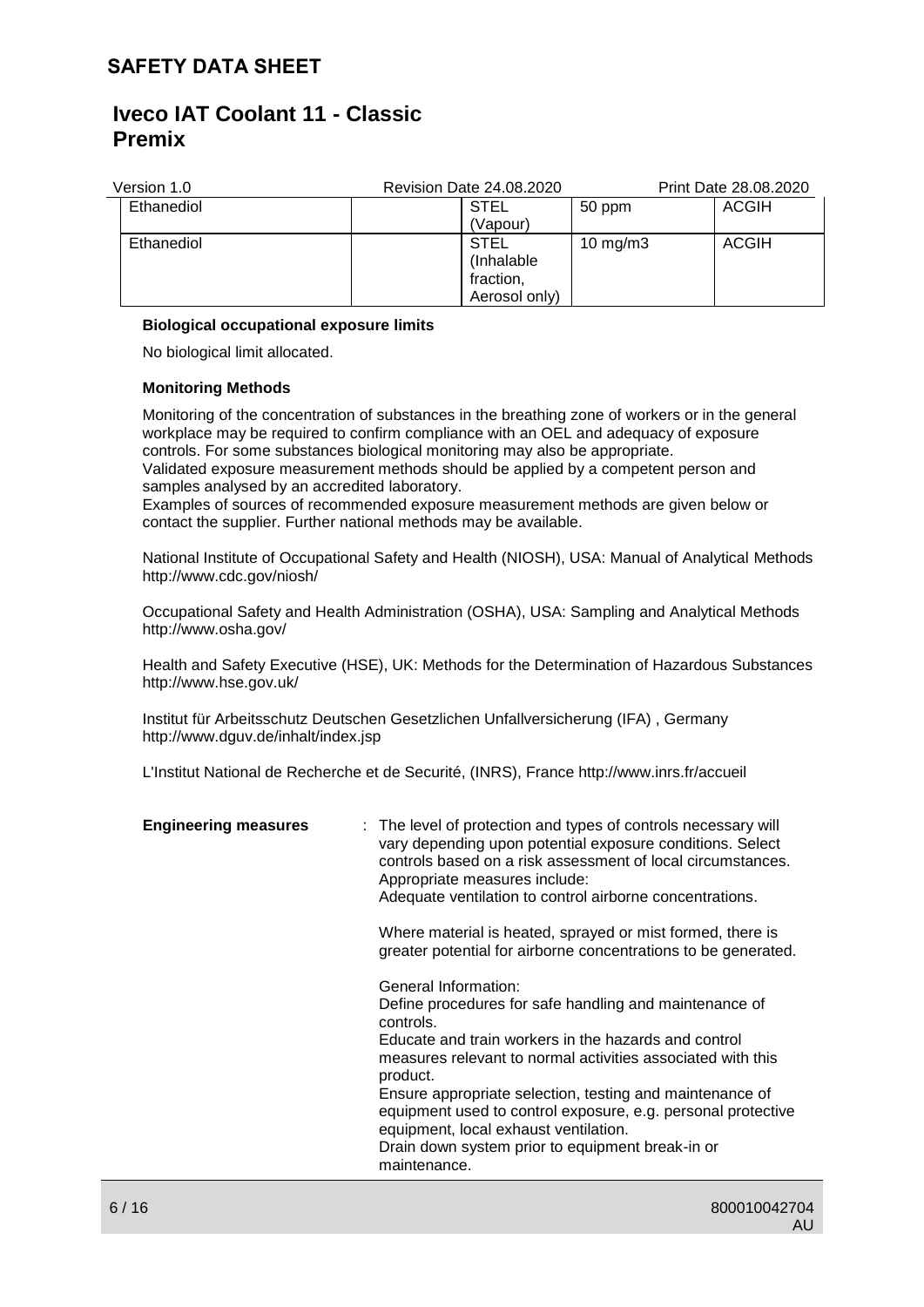Version 1.0 Revision Date 24.08.2020 Print Date 28.08.2020 Retain drain downs in sealed storage pending disposal or subsequent recycle. Always observe good personal hygiene measures, such as washing hands after handling the material and before eating, drinking, and/or smoking. Routinely wash work clothing and protective equipment to remove contaminants. Discard contaminated clothing and footwear that cannot be cleaned. Practice good housekeeping. **Personal protective equipment Protective measures** Personal protective equipment (PPE) should meet recommended national standards. Check with PPE suppliers. Respiratory protection : No respiratory protection is ordinarily required under normal conditions of use. In accordance with good industrial hygiene practices, precautions should be taken to avoid breathing of material. If engineering controls do not maintain airborne concentrations to a level which is adequate to protect worker health, select respiratory protection equipment suitable for the specific conditions of use and meeting relevant legislation. Check with respiratory protective equipment suppliers. Where air-filtering respirators are suitable, select an appropriate combination of mask and filter. Select a filter suitable for the combination of organic gases and vapours and particles [Type A/Type P boiling point >65°C (149°F)]. Hand protection<br>Remarks

: Where hand contact with the product may occur the use of gloves approved to relevant standards (e.g. Europe: EN374, US: F739) made from the following materials may provide suitable chemical protection. PVC, neoprene or nitrile rubber gloves Suitability and durability of a glove is dependent on usage, e.g. frequency and duration of contact, chemical resistance of glove material, dexterity. Always seek advice from glove suppliers. Contaminated gloves should be replaced. Personal hygiene is a key element of effective hand care. Gloves must only be worn on clean hands. After using gloves, hands should be washed and dried thoroughly. Application of a non-perfumed moisturizer is recommended. For continuous contact we recommend gloves with breakthrough time of more than 240 minutes with preference for > 480 minutes where suitable gloves can be identified. For short-term/splash protection we recommend the same but recognize that suitable gloves offering this level of protection may not be available and in this case a lower breakthrough

> time maybe acceptable so long as appropriate maintenance and replacement regimes are followed. Glove thickness is not a good predictor of glove resistance to a chemical as it is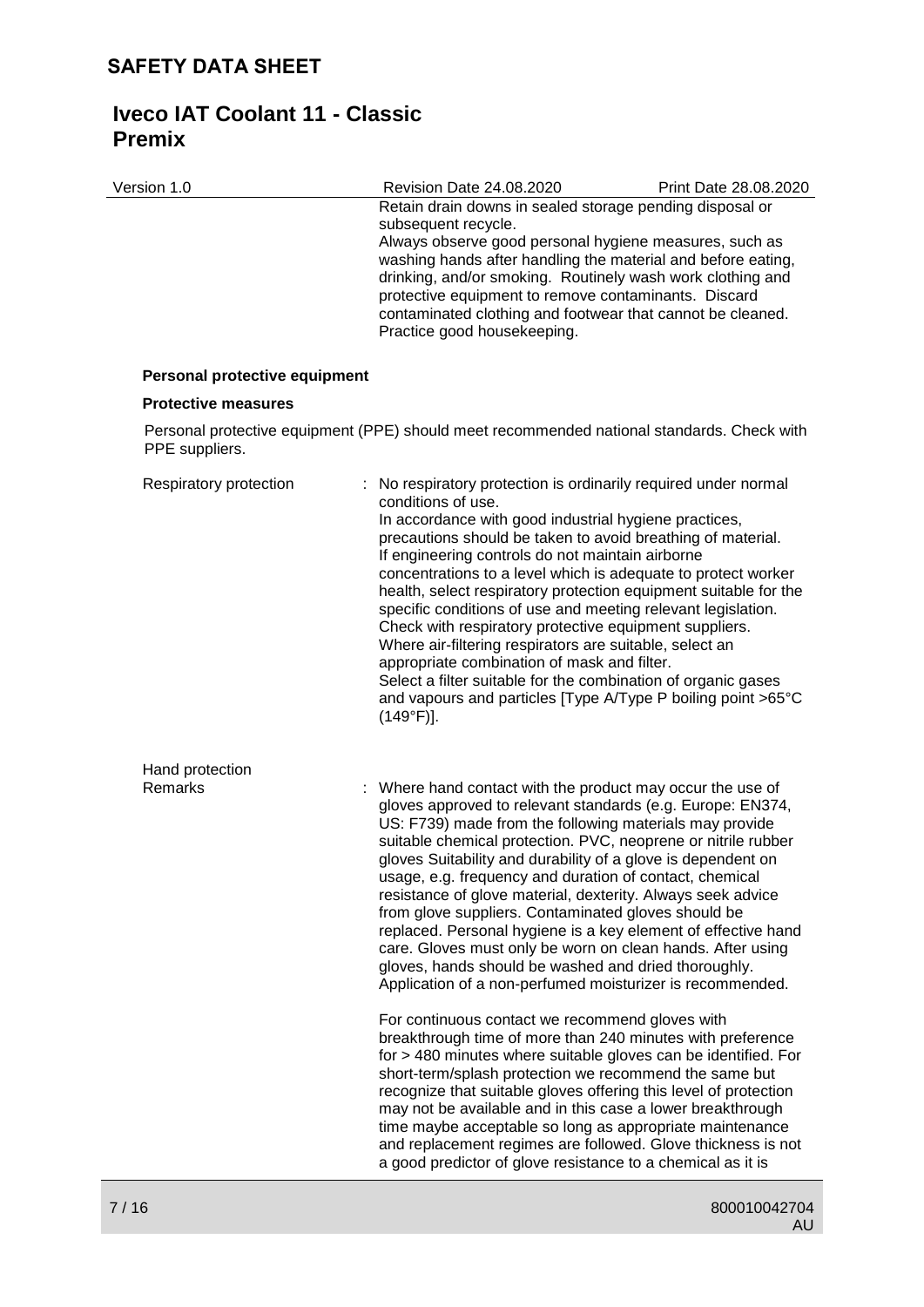| Version 1.0              | <b>Revision Date 24.08.2020</b>                                                                                                                                 | Print Date 28.08.2020 |
|--------------------------|-----------------------------------------------------------------------------------------------------------------------------------------------------------------|-----------------------|
|                          | dependent on the exact composition of the glove material.<br>Glove thickness should be typically greater than 0.35 mm<br>depending on the glove make and model. |                       |
| Eye protection           | : If material is handled such that it could be splashed into eyes,<br>protective eyewear is recommended.                                                        |                       |
| Skin and body protection | : Skin protection is not ordinarily required beyond standard<br>work clothes.<br>It is good practice to wear chemical resistant gloves.                         |                       |
| Thermal hazards          | $:$ Not applicable                                                                                                                                              |                       |
|                          |                                                                                                                                                                 |                       |

## **Environmental exposure controls**

| General advice | : Local guidelines on emission limits for volatile substances<br>must be observed for the discharge of exhaust air containing<br>vapour.<br>Minimise release to the environment. An environmental<br>assessment must be made to ensure compliance with local<br>environmental legislation.<br>Information on accidental release measures are to be found in<br>section 6. |
|----------------|---------------------------------------------------------------------------------------------------------------------------------------------------------------------------------------------------------------------------------------------------------------------------------------------------------------------------------------------------------------------------|
|----------------|---------------------------------------------------------------------------------------------------------------------------------------------------------------------------------------------------------------------------------------------------------------------------------------------------------------------------------------------------------------------------|

## **SECTION 9. PHYSICAL AND CHEMICAL PROPERTIES**

| Appearance                   | : Liquid at room temperature.                                                       |
|------------------------------|-------------------------------------------------------------------------------------|
| Colour                       | blue                                                                                |
| Odour                        | : characteristic                                                                    |
| Odour Threshold              | Data not available                                                                  |
| рH                           | Not applicable                                                                      |
| Melting point/freezing point | : $\le$ -37 °C / $\le$ -35 °F (50.0 hPa)<br>Method: ASTM D1177                      |
| pour point                   | Data not available                                                                  |
| range                        | Initial boiling point and boiling $\therefore$ > 100 °C / 212 ° Festimated value(s) |
| Flash point                  | Method: Unspecified<br>Not applicable                                               |
| Evaporation rate             | : Data not available                                                                |
| Flammability (solid, gas)    | : Data not available                                                                |
| Upper explosion limit        | : Typical 15 %(V)                                                                   |
| Lower explosion limit        | : Typical 3 %(V)                                                                    |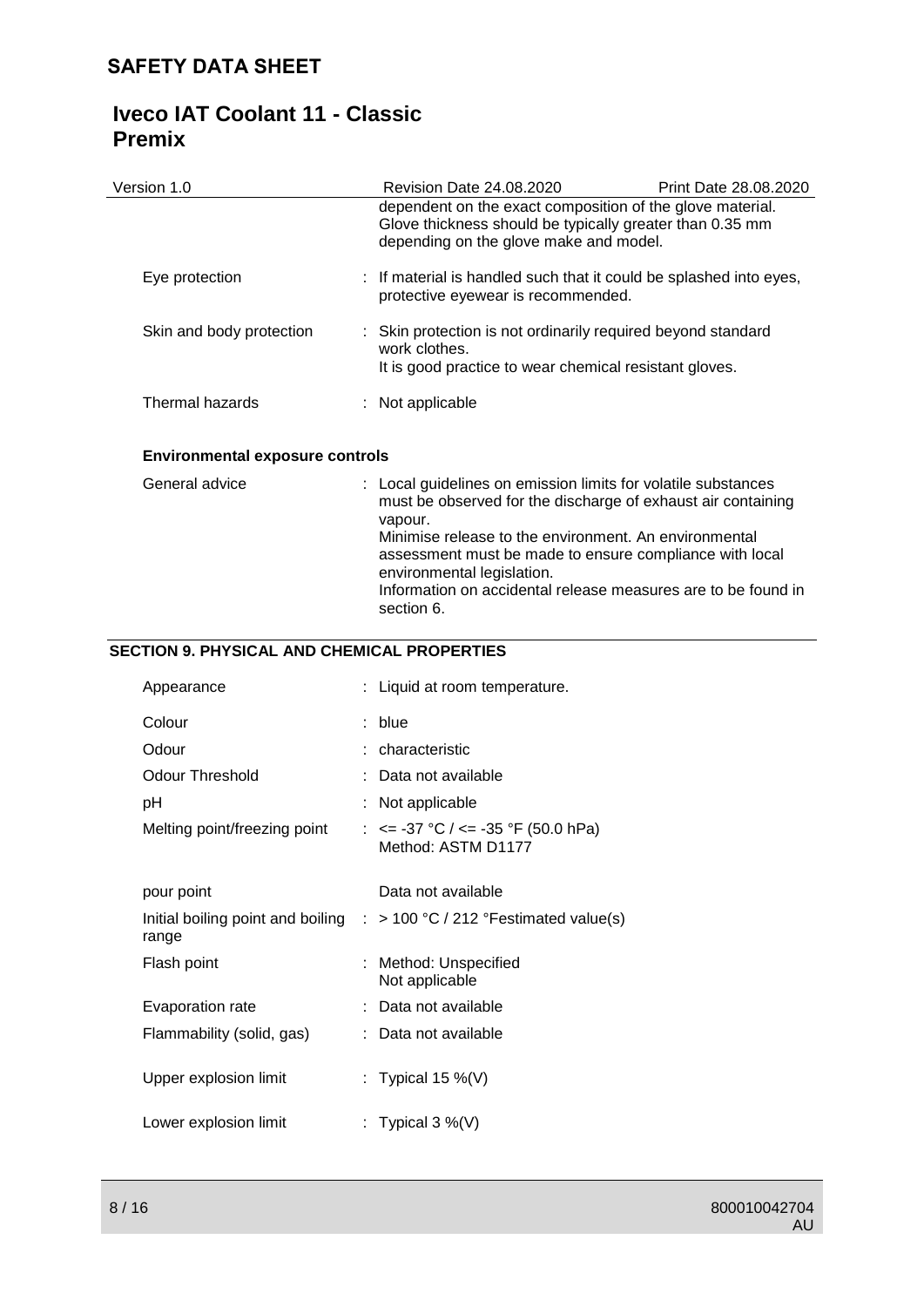# **Iveco IAT Coolant 11 - Classic Premix**

| Version 1.0                                | Revision Date 24.08.2020                                   | Print Date 28.08.2020 |
|--------------------------------------------|------------------------------------------------------------|-----------------------|
| Vapour pressure                            | : Data not available                                       |                       |
| Relative vapour density                    | : Data not available                                       |                       |
| Relative density                           | : $1.065 - 1.085(20 °C / 68 °F)$                           |                       |
| Density                                    | 1,065 - 1,080 kg/m3 (20 °C / 68 °F)<br>Method: Unspecified |                       |
| Solubility(ies)                            |                                                            |                       |
| Water solubility                           | : completely soluble                                       |                       |
| Solubility in other solvents               | : Data not available                                       |                       |
| Partition coefficient: n-<br>octanol/water | : Data not available                                       |                       |
| Auto-ignition temperature                  | : > 200 °C / 392 °F                                        |                       |
| Decomposition temperature                  | : Data not available                                       |                       |
| Viscosity                                  |                                                            |                       |
| Viscosity, dynamic                         | : Data not available                                       |                       |
| Viscosity, kinematic                       | Method: Unspecified<br>Not applicable                      |                       |
| <b>Explosive properties</b>                | : Not classified                                           |                       |
| Oxidizing properties                       | : Data not available                                       |                       |
| Conductivity                               | This material is not expected to be a static accumulator.  |                       |
| Molecular weight                           | Not applicable                                             |                       |

## **SECTION 10. STABILITY AND REACTIVITY**

| Chemical stability                    | : Stable.                                             |
|---------------------------------------|-------------------------------------------------------|
| Possibility of hazardous<br>reactions | : Reacts with strong oxidising agents.                |
| Conditions to avoid                   | : Extremes of temperature and direct sunlight.        |
| Incompatible materials                | : Strong oxidising agents.                            |
| Hazardous decomposition<br>products   | : No decomposition if stored and applied as directed. |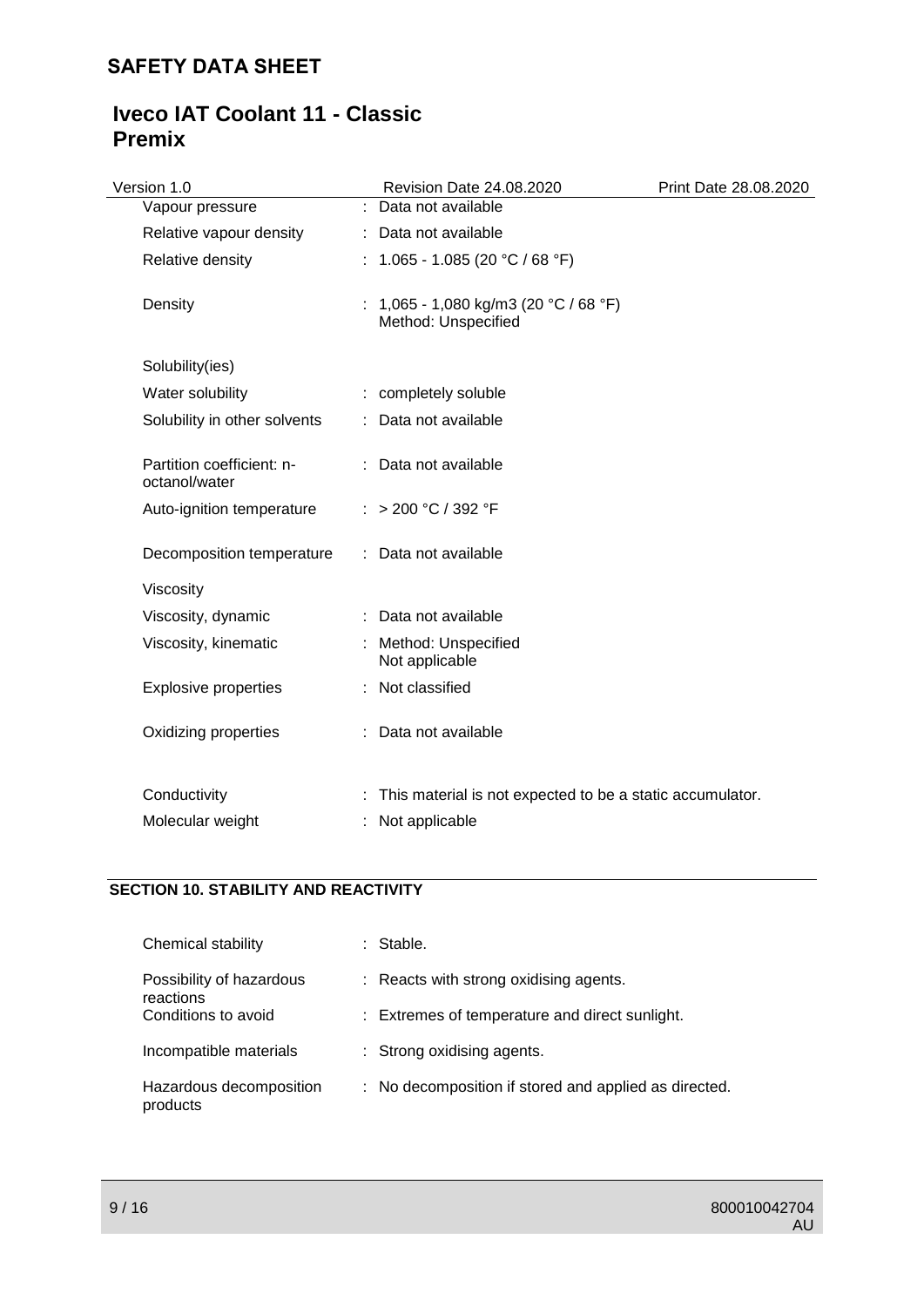# **Iveco IAT Coolant 11 - Classic Premix**

| Version 1.0                                  |  | Revision Date 24.08.2020                                                                                                                                                                                                                     | Print Date 28.08.2020 |
|----------------------------------------------|--|----------------------------------------------------------------------------------------------------------------------------------------------------------------------------------------------------------------------------------------------|-----------------------|
| <b>SECTION 11. TOXICOLOGICAL INFORMATION</b> |  |                                                                                                                                                                                                                                              |                       |
| Basis for assessment                         |  | : Information given is based on data on the components and<br>the toxicology of similar products. Unless indicated otherwise,<br>the data presented is representative of the product as a<br>whole, rather than for individual component(s). |                       |
| Exposure routes                              |  | : Skin and eye contact are the primary routes of exposure<br>although exposure may occur following accidental ingestion.                                                                                                                     |                       |
| <b>Acute toxicity</b>                        |  |                                                                                                                                                                                                                                              |                       |
| Product:                                     |  |                                                                                                                                                                                                                                              |                       |
| Acute oral toxicity                          |  | : LD50 rat: $> 500 - 2,000$ mg/kg<br>Remarks: Harmful if swallowed.                                                                                                                                                                          |                       |
| Acute inhalation toxicity                    |  | : LC 50 Rat: $>$ 5 mg/l<br>Exposure time: 4 h<br>Remarks: Low toxicity:                                                                                                                                                                      |                       |
| Acute dermal toxicity                        |  | : LD50 Rabbit: $> 5,000$ mg/kg<br>Remarks: Low toxicity:                                                                                                                                                                                     |                       |

### **Skin corrosion/irritation**

### **Product:**

Remarks: Slightly irritating to skin., Based on available data, the classification criteria are not met.

### **Serious eye damage/eye irritation**

#### **Product:**

Remarks: Slightly irritating to the eye., Based on available data, the classification criteria are not met.

#### **Respiratory or skin sensitisation**

#### **Product:**

Remarks: Not a skin sensitiser. Based on available data, the classification criteria are not met.

#### **Chronic toxicity**

#### **Germ cell mutagenicity**

### **Product:**

: Remarks: Non mutagenic, Based on available data, the classification criteria are not met.

## **Carcinogenicity**

**Product:**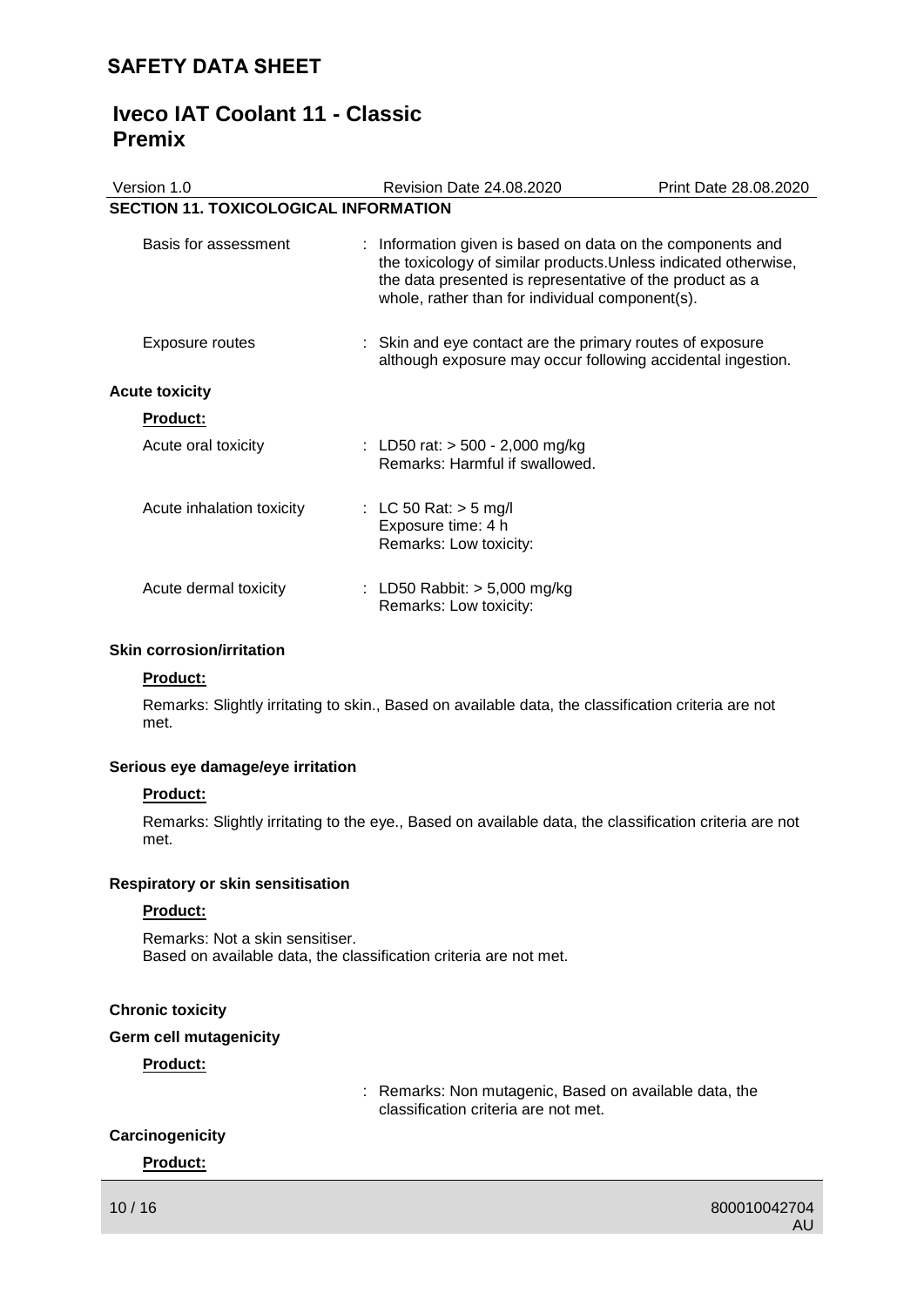Version 1.0 Revision Date 24.08.2020 Print Date 28.08.2020

Remarks: Not a carcinogen., Based on available data, the classification criteria are not met.

| <b>Material</b>                      | <b>GHS/CLP Carcinogenicity Classification</b> |
|--------------------------------------|-----------------------------------------------|
| Ethanediol                           | No carcinogenicity classification.            |
| disodium tetraborate<br>pentahydrate | No carcinogenicity classification.            |
| Sodium nitrite                       | No carcinogenicity classification.            |

### **Reproductive toxicity**

#### **Product:**

Remarks: Not a developmental toxicant., Does not impair fertility., Based on available data, the classification criteria are not met.

#### **Components:**

**Ethanediol: disodium tetraborate pentahydrate:**

> Remarks: Based on available data, the classification criteria are not met.

### **Sodium nitrite:**

#### **STOT - single exposure**

#### **Product:**

Remarks: Based on available data, the classification criteria are not met.

:

:

### **STOT - repeated exposure**

### **Product:**

Remarks: Kidney: can cause kidney damage.

### **Aspiration toxicity**

### **Product:**

Not an aspiration hazard.

### **Further information**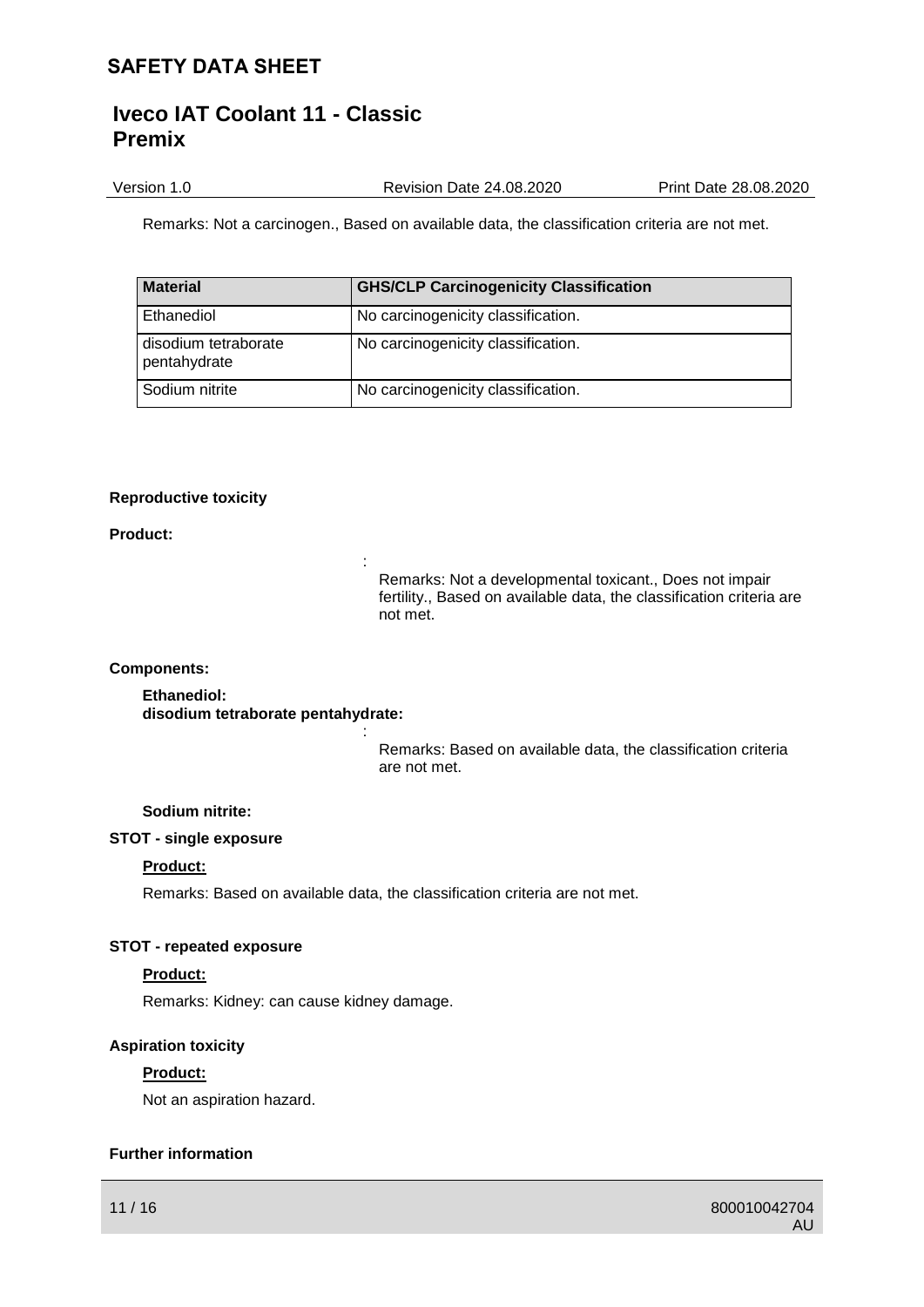Version 1.0 Revision Date 24.08.2020 Print Date 28.08.2020

**Product:**

Remarks: Slightly irritating to respiratory system.

Remarks: Inhalation of vapours or mists may cause irritation to the respiratory system.

## **SECTION 12. ECOLOGICAL INFORMATION**

| Basis for assessment                                 | : Ecotoxicological data have not been determined specifically<br>for this product.<br>Information given is based on a knowledge of the components<br>and the ecotoxicology of similar products.<br>Unless indicated otherwise, the data presented is<br>representative of the product as a whole, rather than for<br>individual component(s). |
|------------------------------------------------------|-----------------------------------------------------------------------------------------------------------------------------------------------------------------------------------------------------------------------------------------------------------------------------------------------------------------------------------------------|
| <b>Ecotoxicity</b>                                   |                                                                                                                                                                                                                                                                                                                                               |
| <b>Product:</b>                                      |                                                                                                                                                                                                                                                                                                                                               |
| Toxicity to fish (Acute<br>toxicity)                 | Remarks: LC/EC/IC50 > 100 mg/l<br>Practically non toxic:<br>Based on available data, the classification criteria are not met.                                                                                                                                                                                                                 |
| Toxicity to crustacean (Acute<br>toxicity)           | Remarks: LC/EC/IC50 > 100 mg/l<br>Practically non toxic:<br>Based on available data, the classification criteria are not met.                                                                                                                                                                                                                 |
| Toxicity to algae/aquatic<br>plants (Acute toxicity) | Remarks: LC/EC/IC50 > 100 mg/l<br>Practically non toxic:<br>Based on available data, the classification criteria are not met.                                                                                                                                                                                                                 |
| Toxicity to fish (Chronic<br>toxicity)               | : Remarks: Data not available                                                                                                                                                                                                                                                                                                                 |
| Toxicity to crustacean<br>(Chronic toxicity)         | : Remarks: Data not available                                                                                                                                                                                                                                                                                                                 |
| Toxicity to microorganisms<br>(Acute toxicity)       | : Remarks: Data not available                                                                                                                                                                                                                                                                                                                 |
| <b>Persistence and degradability</b>                 |                                                                                                                                                                                                                                                                                                                                               |
| <b>Product:</b>                                      |                                                                                                                                                                                                                                                                                                                                               |
| Biodegradability                                     | : Remarks: Readily biodegradable.                                                                                                                                                                                                                                                                                                             |
| <b>Bioaccumulative potential</b>                     |                                                                                                                                                                                                                                                                                                                                               |
| <b>Product:</b>                                      |                                                                                                                                                                                                                                                                                                                                               |
| <b>Bioaccumulation</b>                               | : Remarks: Does not bioaccumulate significantly.                                                                                                                                                                                                                                                                                              |
| Partition coefficient: n-                            | : Remarks: Data not available                                                                                                                                                                                                                                                                                                                 |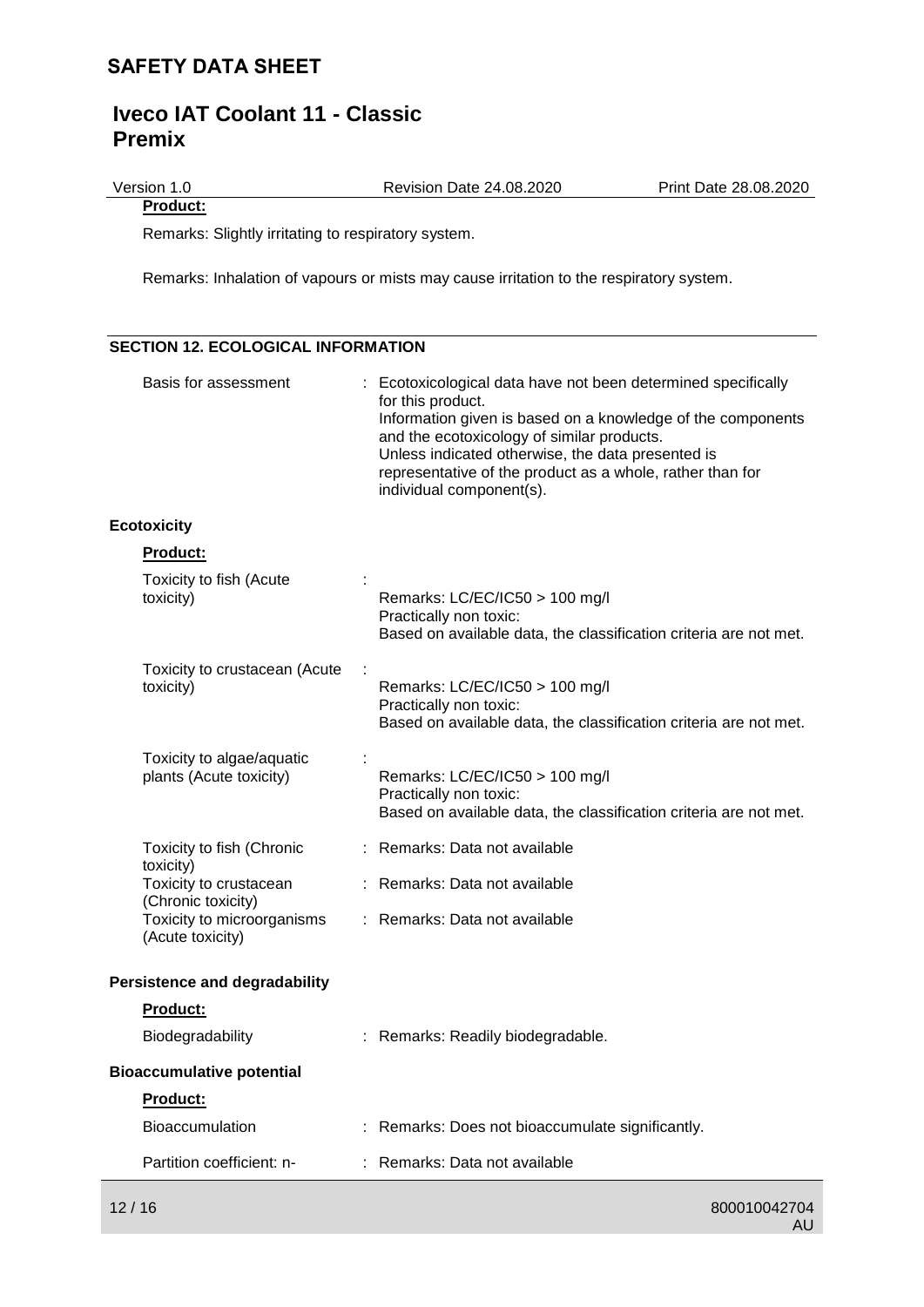| Version 1.0                          | Revision Date 24.08.2020                                                                                                                                                                                                                  | Print Date 28.08.2020 |
|--------------------------------------|-------------------------------------------------------------------------------------------------------------------------------------------------------------------------------------------------------------------------------------------|-----------------------|
| octanol/water                        |                                                                                                                                                                                                                                           |                       |
| <b>Mobility in soil</b>              |                                                                                                                                                                                                                                           |                       |
| <b>Product:</b>                      |                                                                                                                                                                                                                                           |                       |
| Mobility                             | : Remarks: Liquid under most environmental conditions., If<br>product enters soil, it will be highly mobile and may<br>contaminate groundwater., Dissolves in water., Poses a<br>significant risk of oxygen depletion in aquatic systems. |                       |
| Other adverse effects                |                                                                                                                                                                                                                                           |                       |
| no data available<br><b>Product:</b> |                                                                                                                                                                                                                                           |                       |
| Additional ecological<br>information | Does not have ozone depletion potential, photochemical<br>ozone creation potential or global warming potential.                                                                                                                           |                       |

## **SECTION 13. DISPOSAL CONSIDERATIONS**

| <b>Disposal methods</b>      |                                                                                                                                                                                                                                                                                                                                                                 |
|------------------------------|-----------------------------------------------------------------------------------------------------------------------------------------------------------------------------------------------------------------------------------------------------------------------------------------------------------------------------------------------------------------|
| Waste from residues          | : Recover or recycle if possible.<br>It is the responsibility of the waste generator to determine the<br>toxicity and physical properties of the material generated to<br>determine the proper waste classification and disposal<br>methods in compliance with applicable regulations.<br>Do not dispose into the environment, in drains or in water<br>courses |
|                              | Waste product should not be allowed to contaminate soil or<br>ground water, or be disposed of into the environment.<br>Waste, spills or used product is dangerous waste.                                                                                                                                                                                        |
| Contaminated packaging       | : Dispose in accordance with prevailing regulations, preferably<br>to a recognized collector or contractor. The competence of<br>the collector or contractor should be established beforehand.<br>Disposal should be in accordance with applicable regional,<br>national, and local laws and regulations.                                                       |
| Local legislation<br>Remarks | Disposal should be in accordance with applicable regional,<br>national, and local laws and regulations.                                                                                                                                                                                                                                                         |

## **SECTION 14. TRANSPORT INFORMATION**

## **National Regulations**

### **ADG**

Not regulated as a dangerous good

### **International Regulations**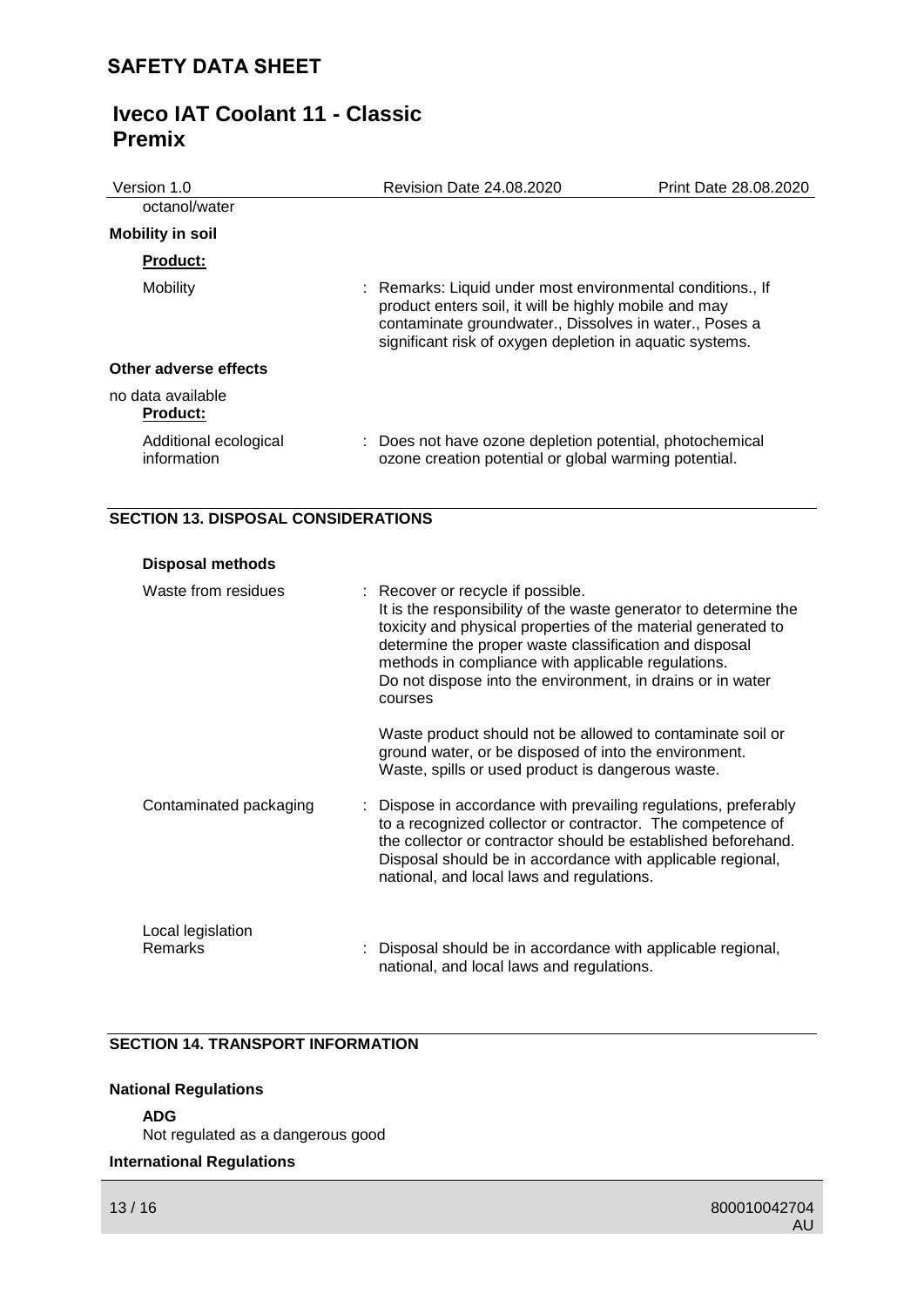Version 1.0 Revision Date 24.08.2020 Print Date 28.08.2020

**IATA-DGR** Not regulated as a dangerous good

## **IMDG-Code**

Not regulated as a dangerous good

### **Transport in bulk according to Annex II of MARPOL 73/78 and the IBC Code**

Not applicable for product as supplied. MARPOL Annex 1 rules apply for bulk shipments by sea.

#### **Special precautions for user**

Remarks : Special Precautions: Refer to Section 7, Handling & Storage, for special precautions which a user needs to be aware of or needs to comply with in connection with transport.

### **SECTION 15. REGULATORY INFORMATION**

#### **Safety, health and environmental regulations/legislation specific for the substance or mixture**

Standard for the Uniform Scheduling of Medicines and Poisons : No poison schedule number allocated

The regulatory information is not intended to be comprehensive. Other regulations may apply to this material.

Product classified as per Work Health Safety Regulations – Implementation of the Globally Harmonized System of Classification and Labelling of Chemicals (GHS) 2012 and SDS prepared as per national model code of practice for preparation of safety data sheet for Hazardous chemicals 2011 based on Globally Harmonized Classification version 3.

National Model Code of Practice for the Labelling of Workplace Hazardous Chemicals (2011).

Australian Code for the Transport of Dangerous Goods by Road and Rail (ADG code). Standard for the Uniform Scheduling of Medicines and Poisons (SUSMP).

### **Other international regulations**

### **The components of this product are reported in the following inventories:**

| <b>EINECS</b> | : Not established.       |
|---------------|--------------------------|
| TSCA          | : All components listed. |
| AICS.         | : All components listed. |

### **SECTION 16. OTHER INFORMATION**

#### **Full text of H-Statements**

| H <sub>272</sub> | May intensify fire; oxidizer.                      |
|------------------|----------------------------------------------------|
| H301             | Toxic if swallowed.                                |
| H302             | Harmful if swallowed.                              |
| H303             | May be harmful if swallowed.                       |
| H319             | Causes serious eye irritation.                     |
| <b>H360FD</b>    | May damage fertility. May damage the unborn child. |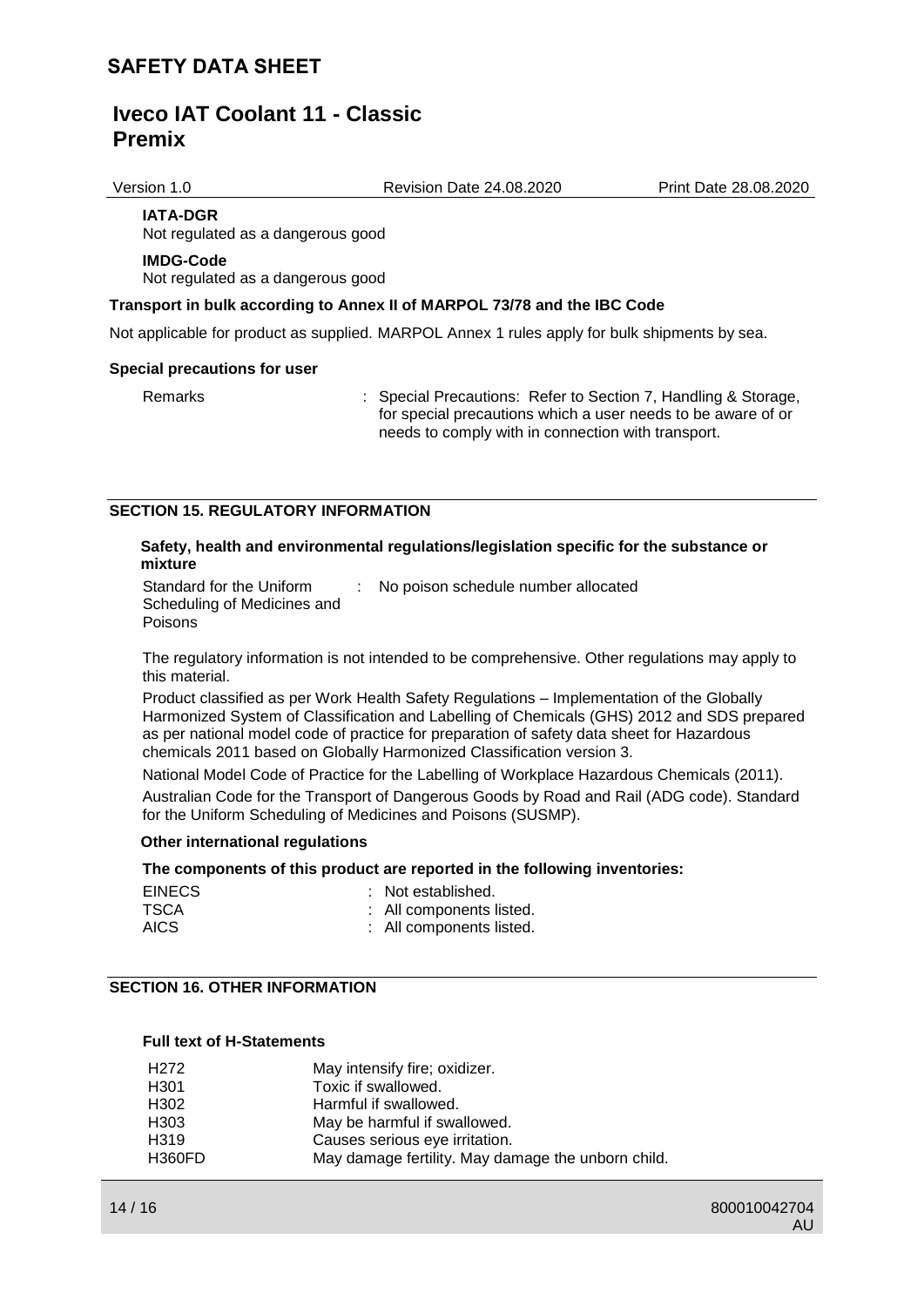| Version 1.0                             | Revision Date 24.08.2020                                           | Print Date 28.08.2020 |  |  |  |  |
|-----------------------------------------|--------------------------------------------------------------------|-----------------------|--|--|--|--|
| H373                                    | May cause damage to organs through prolonged or repeated exposure. |                       |  |  |  |  |
| H400                                    | Very toxic to aquatic life.                                        |                       |  |  |  |  |
| <b>Full text of other abbreviations</b> |                                                                    |                       |  |  |  |  |
| Acute Tox.                              | Acute toxicity                                                     |                       |  |  |  |  |
| Aquatic Acute                           | Short-term (acute) aquatic hazard                                  |                       |  |  |  |  |
| Eye Irrit.                              | Eye irritation                                                     |                       |  |  |  |  |
| Ox. Sol.                                | Oxidizing solids                                                   |                       |  |  |  |  |
| Repr.                                   | Reproductive toxicity                                              |                       |  |  |  |  |

STOT RE Specific target organ toxicity - repeated exposure

### **Abbreviations and Acronyms**

AICS - Australian Inventory of Chemical Substances; AIIC - Australian Inventory of Industrial Chemicals; ANTT - National Agency for Transport by Land of Brazil; ASTM - American Society for the Testing of Materials; bw - Body weight; CMR - Carcinogen, Mutagen or Reproductive Toxicant; DIN - Standard of the German Institute for Standardisation; DSL - Domestic Substances List (Canada); ECx - Concentration associated with x% response; ELx - Loading rate associated with x% response; EmS - Emergency Schedule; ENCS - Existing and New Chemical Substances (Japan); ErCx - Concentration associated with x% growth rate response; ERG - Emergency Response Guide; GHS - Globally Harmonized System; GLP - Good Laboratory Practice; IARC - International Agency for Research on Cancer; IATA - International Air Transport Association; IBC - International Code for the Construction and Equipment of Ships carrying Dangerous Chemicals in Bulk; IC50 - Half maximal inhibitory concentration; ICAO - International Civil Aviation Organization; IECSC - Inventory of Existing Chemical Substances in China; IMDG - International Maritime Dangerous Goods; IMO - International Maritime Organization; ISHL - Industrial Safety and Health Law (Japan); ISO - International Organisation for Standardization; KECI - Korea Existing Chemicals Inventory; LC50 - Lethal Concentration to 50 % of a test population; LD50 - Lethal Dose to 50% of a test population (Median Lethal Dose); MARPOL - International Convention for the Prevention of Pollution from Ships; n.o.s. - Not Otherwise Specified; Nch - Chilean Norm; NO(A)EC - No Observed (Adverse) Effect Concentration; NO(A)EL - No Observed (Adverse) Effect Level; NOELR - No Observable Effect Loading Rate; NOM - Official Mexican Norm; NTP - National Toxicology Program; NZIoC - New Zealand Inventory of Chemicals; OECD - Organization for Economic Co-operation and Development; OPPTS - Office of Chemical Safety and Pollution Prevention; PBT - Persistent, Bioaccumulative and Toxic substance; PICCS - Philippines Inventory of Chemicals and Chemical Substances; (Q)SAR - (Quantitative) Structure Activity Relationship; REACH - Regulation (EC) No 1907/2006 of the European Parliament and of the Council concerning the Registration, Evaluation, Authorisation and Restriction of Chemicals; SADT - Self-Accelerating Decomposition Temperature; SDS - Safety Data Sheet; TCSI - Taiwan Chemical Substance Inventory; TDG - Transportation of Dangerous Goods; TSCA - Toxic Substances Control Act (United States); UN - United Nations; UNRTDG - United Nations Recommendations on the Transport of Dangerous Goods; vPvB - Very Persistent and Very Bioaccumulative; WHMIS - Workplace Hazardous Materials Information System

Date of preparation or review : 24.08.2020

#### **Further information**

Other information : A vertical bar (|) in the left margin indicates an amendment from the previous version.

The information provided in this Safety Data Sheet is correct to the best of our knowledge, information and belief at the date of its publication. The information given is designed only as a guidance for safe handling, use, processing, storage, transportation, disposal and release and is